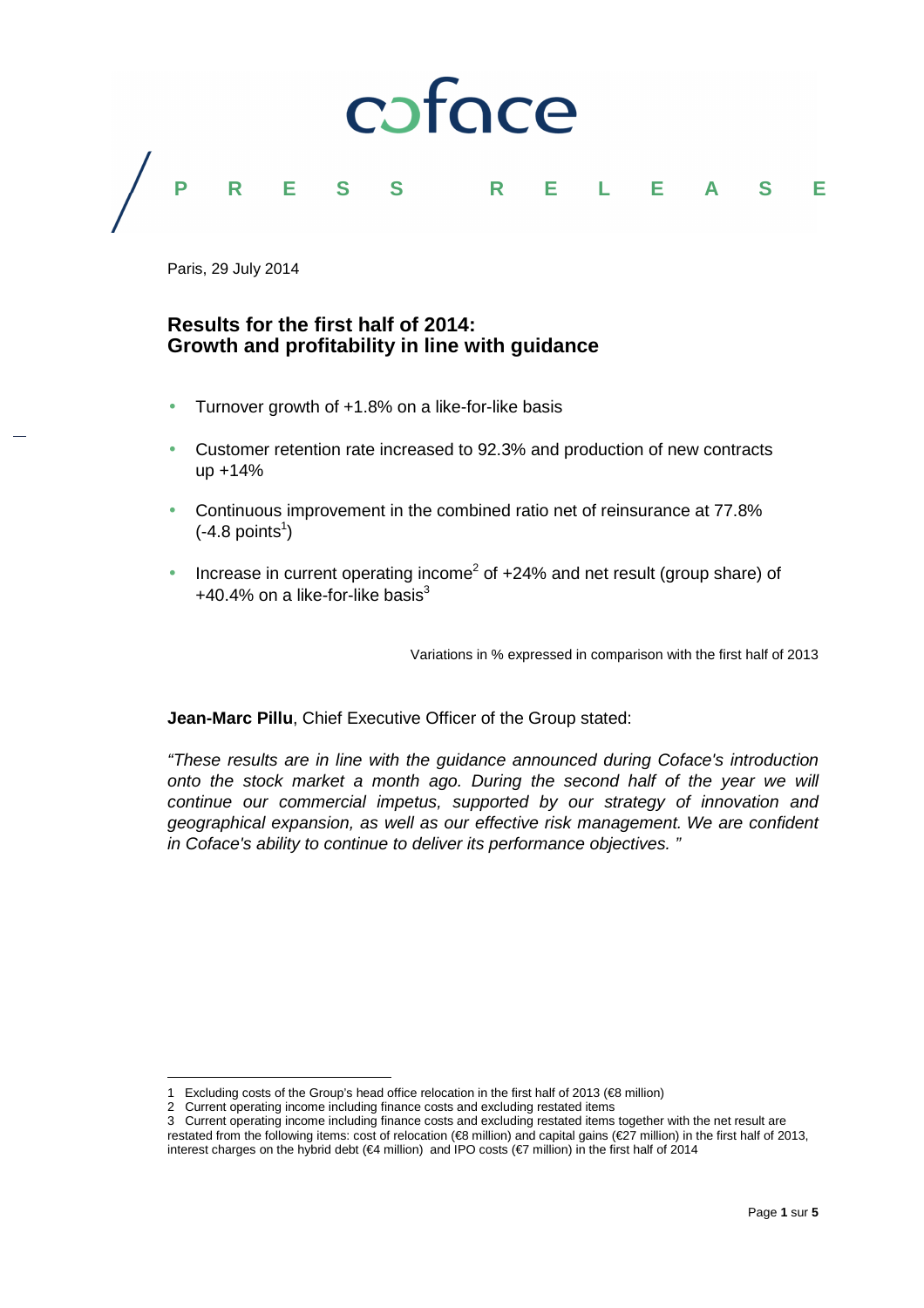# coface

### **P R E S S R E L E A S E**

#### **Key figures as at 30 June 2014**

l

The Board of Directors of Coface SA examined the summarized consolidated accounts for the first half 2013 and 2014 at its meeting on 25 July 2014. The first half 2013 and 2014 data underwent a limited review by the statutory auditors.

| Income statement items - €m                                                     | H1 2013                | H1 2014    | $\%$        | $\frac{9}{6}$<br>like-for-like <sup>4</sup> |
|---------------------------------------------------------------------------------|------------------------|------------|-------------|---------------------------------------------|
| <b>Consolidated turnover</b>                                                    | 726.1                  | 723.6      | (0.3)%      | $+1.8%$                                     |
| from which earned premiums                                                      | 569.2                  | 564.8      | (0.8)%      | $+1.7%$                                     |
| Underwriting income after reinsurance                                           | 59.8                   | 87.8       | $+46.8%$    |                                             |
| Investment income net of expenses,<br>and excluding restated items <sup>5</sup> | 24.0                   | 22.3       | (7.0)%      |                                             |
| Current operating income                                                        | 110.5                  | 110.2      | (0.3)%      |                                             |
| <b>Current operating income excluding restated</b><br>items $3$                 | 89.4                   | 109.4      | $+22.3%$    | $+24.0%$                                    |
| Net income (group share)                                                        | 67.9                   | 69.4       | $+2.3$      | $+4.6%$                                     |
| Net income (group share) excluding restated<br>items <sup>3</sup>               | 55.7                   | 76.7       | $+37.7%$    | $+40.4%$                                    |
| Key ratios $-$ in %                                                             | $1H$ 2013 <sup>1</sup> | 1H2014     |             |                                             |
| Loss ratio net of reinsurance                                                   | 56.2                   | 50.9       | $(5.3)$ pts |                                             |
| Cost ratio net of reinsurance                                                   | 26.5                   | 26.9       | $+0.4$ pt   |                                             |
| Combined ratio net of reinsurance                                               | 82.6                   | 77.8       | $(4.8)$ pts |                                             |
| Balance sheet items $-$ in $\epsilon$ m                                         | 31/12/2013             | 30/06/2014 |             |                                             |
| <b>Total equity</b>                                                             | 1,793                  | 1,667      | (7)%        |                                             |

<sup>4</sup> Like-for-like variation expressed on a comparison basis calculated at constant FX rates and Group structure. The +0.3% Group structure effect on consolidated turnover is primarily due to the consolidation of Coface RUS Insurance Company in September 2013

<sup>5</sup> Capital gains resulting from the reallocation of assets in 2013 linked to the centralization of the assets' portfolio management (€27 million)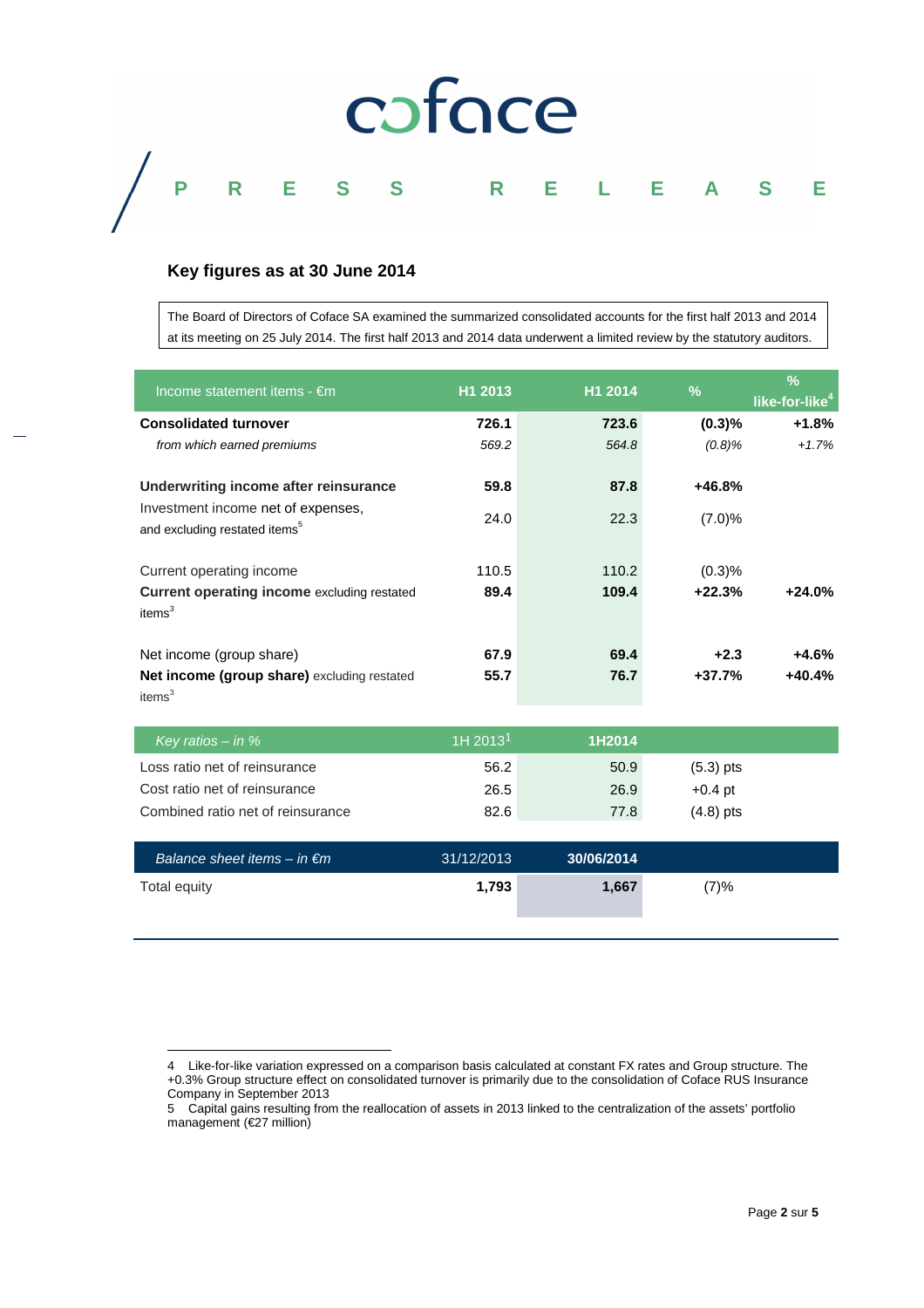

#### **1. Turnover**

The consolidated turnover of the Group increased by +1.8% on a like-for-like basis and was virtually stable (-0.3%) at current Group structure and exchange rates. This performance was driven by sales rebound started in 2013: the production of new contracts was up (+14% compared with the first half of 2013) and the contract retention rate remained high (92.3%), in all regions.

Coface continued to implement its strategy of innovation. After EasyLiner (dedicated to SMEs) and CofaServe (Coface service solutions integrated into the clients' IT information systems), launched in the first quarter, came PolicyMaster and CashMaster (two new services which simplify day-to-day management of contracts and access to bank financing).

The Group's geographical expansion is continuing, as was shown during the first half of the year with the acquisition of a new license in Colombia, the opening of an office in the Philippines and, more recently, the launch of our credit insurance offer in Serbia via a new partnership.

Emerging and North American markets are performing well. The roll-out of new commercial organizations is currently under way, notably in Western and Northern Europe.

| Change in turnover in $\notin M$ | H <sub>1</sub> 2013 | H1 2014 | <b>Change</b> | Like-for-like<br>change $4$ |
|----------------------------------|---------------------|---------|---------------|-----------------------------|
| <b>Western Europe</b>            | 246.0               | 238.5   | $(3.1)\%$     | $(3.5)\%$                   |
| <b>Northern Europe</b>           | 179.4               | 182.1   | $+1.5%$       | $+0.6%$                     |
| Mediterranean & Africa           | 108.7               | 110.6   | $+1.8%$       | $+5.2%$                     |
| <b>Central Europe</b>            | 53.6                | 56.1    | $+4.8%$       | $+5.2%$                     |
| <b>North America</b>             | 50.6                | 53.1    | $+5.1%$       | $+11.4%$                    |
| <b>Latin America</b>             | 42.4                | 38.0    | $(10.4)\%$    | $+8.1%$                     |
| Asia/Pacific                     | 45.4                | 45.2    | (0.5)%        | $+6.3%$                     |
| <b>Consolidated turnover</b>     | 726.1               | 723.6   | (0.3)%        | $+1.8%$                     |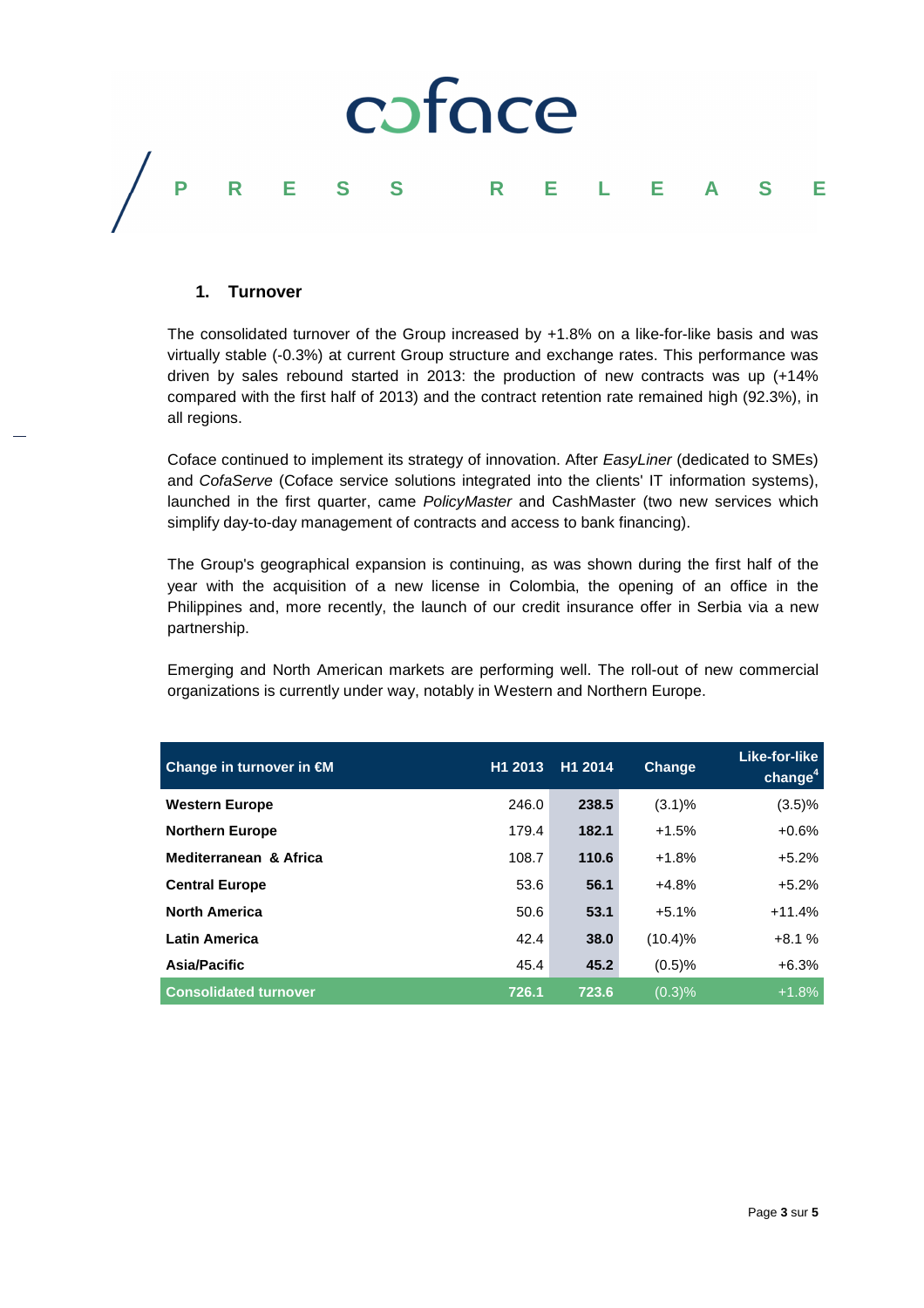

#### **2. Results**

Coface continues to control costs and manage its risks effectively, thanks to industrialised processes and strong local footprint, which allow it to support its customers all over the world.

These advances are realized in:

- an improvement in the loss ratio net of reinsurance to 50.9%, down 5.3 points;
- a near-stability of the cost ratio net of reinsurance at 26.9% (+0.4 points)<sup>1</sup>.

In total, the combined ratio net of reinsurance shows an improvement of 4.8 points<sup>1</sup> at 77.8%.

On a like-for-like basis, the current operating income<sup>2</sup> increased by +24,0% to  $\epsilon$ 109 million and the net result (group share) was up +40.4% at €77 million, both excluding restated items<sup>3</sup>.

#### **3. Financial strength**

In order to strengthen its regulatory own funds and optimise its capital structure, Coface issued €380 million subordinated notes in March 2014.

Following this operation, Fitch and Moody's affirmed the AA- and A2 Insurer's Financial Strength ratings, both with stable outlook.

Coface SA total IFRS equity amounted to  $\epsilon$ 1,667 million as at end of June 2014, after distribution of €227 million share premium.

#### **4. Outlook**

l

The Group confirms its financial guidance for 2014  $^6$  given during its IPO :

- a growth in turnover from 1.5% to 2.5%;
- a combined ratio net of reinsurance below 80%;
- a double digit average growth in its current operating income over 2013-2016<sup>7</sup>

<sup>6</sup> Financial targets based on macroeconomic projections of Coface

<sup>7</sup> Based on a 2013 current operating income restated from costs linked to the Group's head office and capital gains linked to the reallocation of the assets' portfolio